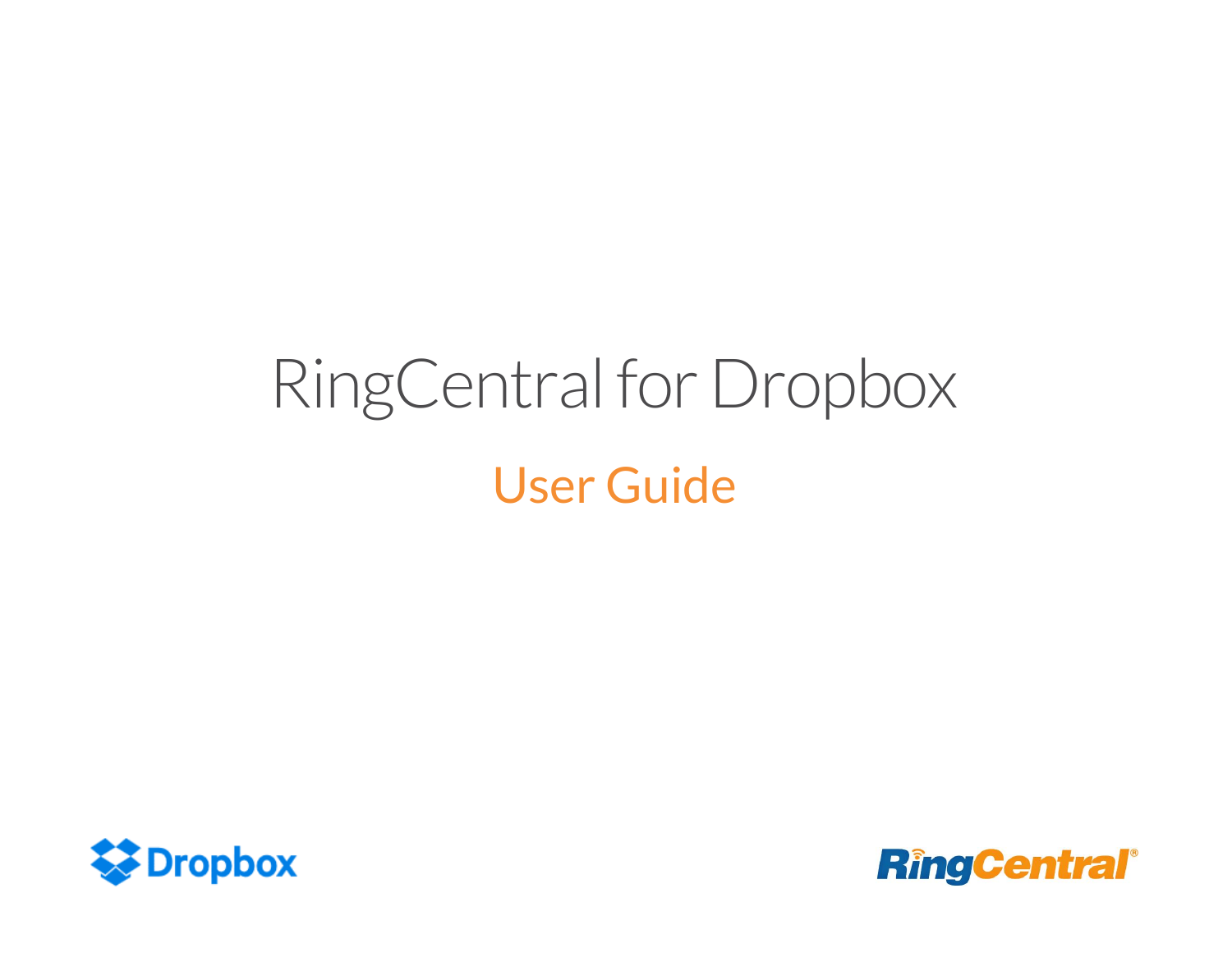

## **Contents**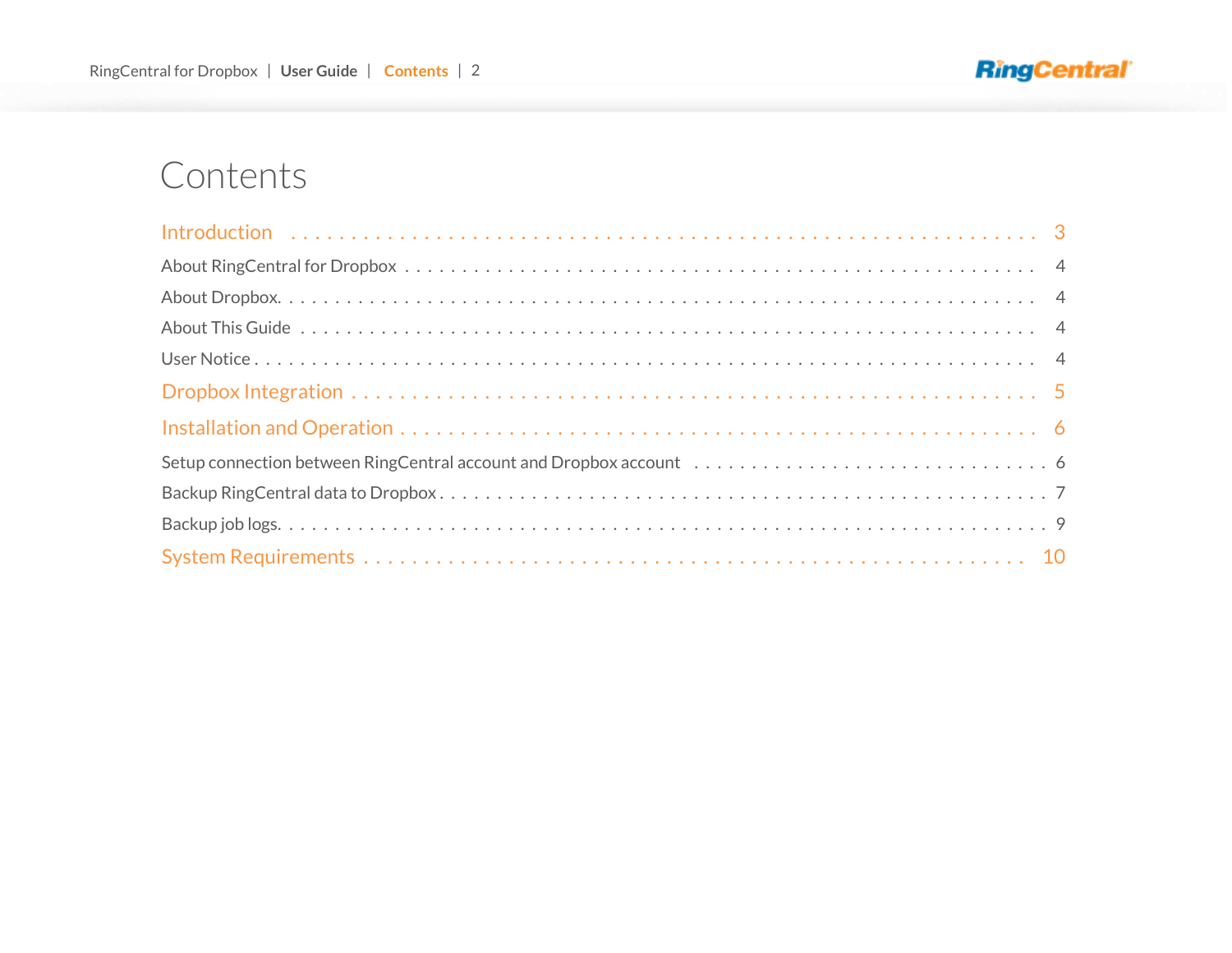

## <span id="page-2-0"></span>Introduction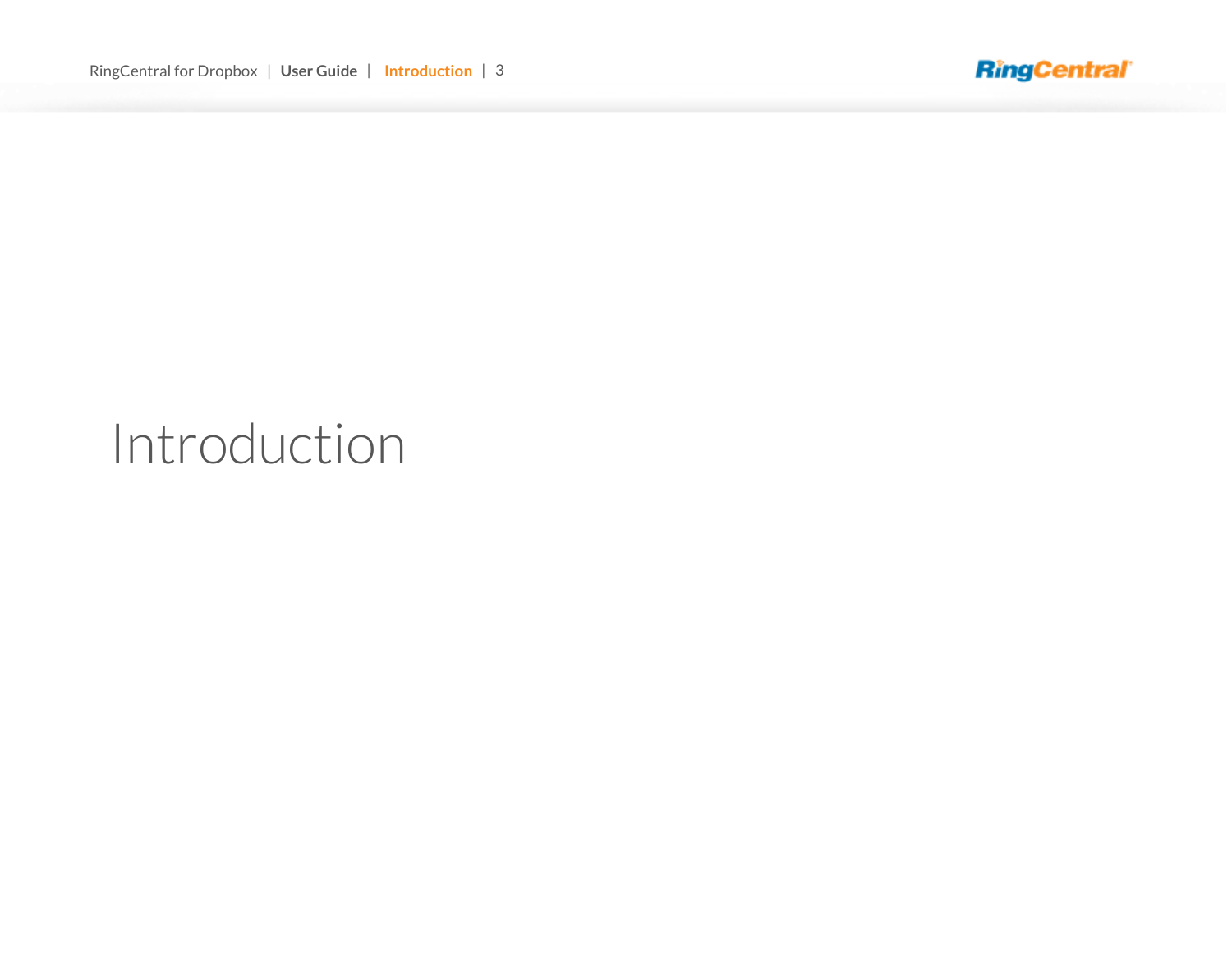## <span id="page-3-0"></span>About RingCentral for Dropbox

There are RingCentral customers who are running out of storage for call recordings and messages. This integration app (RingCentral Archiver) provides an automated backup and pull for customers' call recordings and messages and stores them to Dropbox.

## <span id="page-3-1"></span>About Dropbox

The Dropbox client supports synchronization and sharing along with personal storage. It supports revision history, so files deleted from the Dropbox folder may be recovered from any of the synced computers.

Dropbox supports multi-user version control, enabling several users to edit and re-post files without overwriting versions. The version history is by default kept for 30 days, with a 12-month recovery option available for purchase.

## <span id="page-3-2"></span>About this Guide

This guide is designed for users of the RingCentral for Dropbox. It describes the setup connection between RingCentral and Dropbox. Covered in this guide are:

- Dropbox Integration
- Installation and Operation
- Connection between RingCentral and Dropbox accounts
- **CONNECT and DISCONNECT buttons**
- Backup RingCentral data to Dropbox
- Admin View
- Extension View
- Backup job logs
- <span id="page-3-3"></span>• System Requirements

## Learn more about Dropbox [here.](https://www.dropbox.com/) USER Notice

By using the RingCentral for DropBox Integration, you acknowledge that you have read and agree to our Terms of Service and Privacy Policy..

- TOS[: https://www.ringcentral.com/legal/eulatos.html](https://www.ringcentral.com/legal/eulatos.html)
- Privacy Policy[: https://www.ringcentral.com/legal/privacy](https://www.ringcentral.com/legal/privacy-policy.html)[policy.html](https://www.ringcentral.com/legal/privacy-policy.html)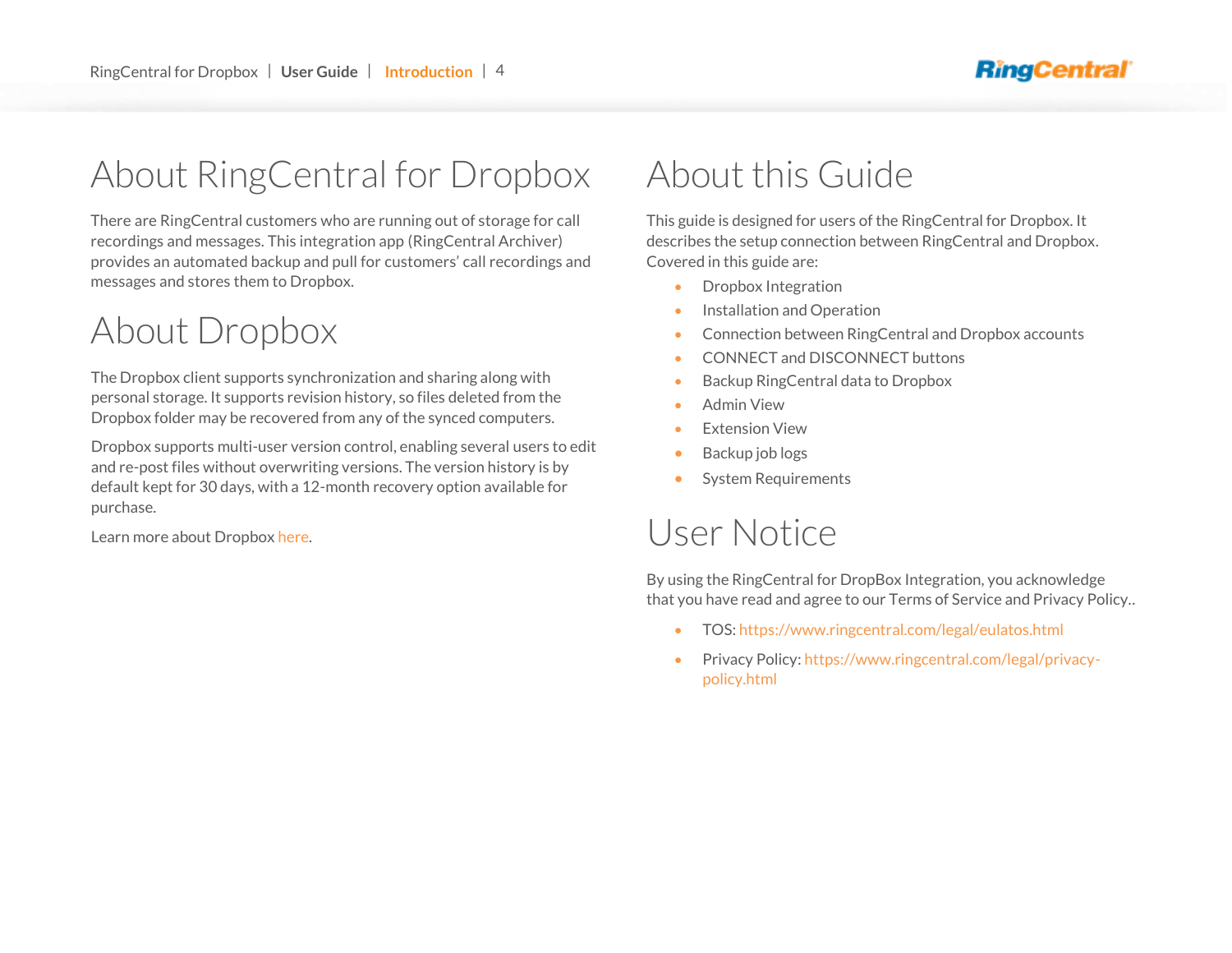

## <span id="page-4-0"></span>Dropbox Integration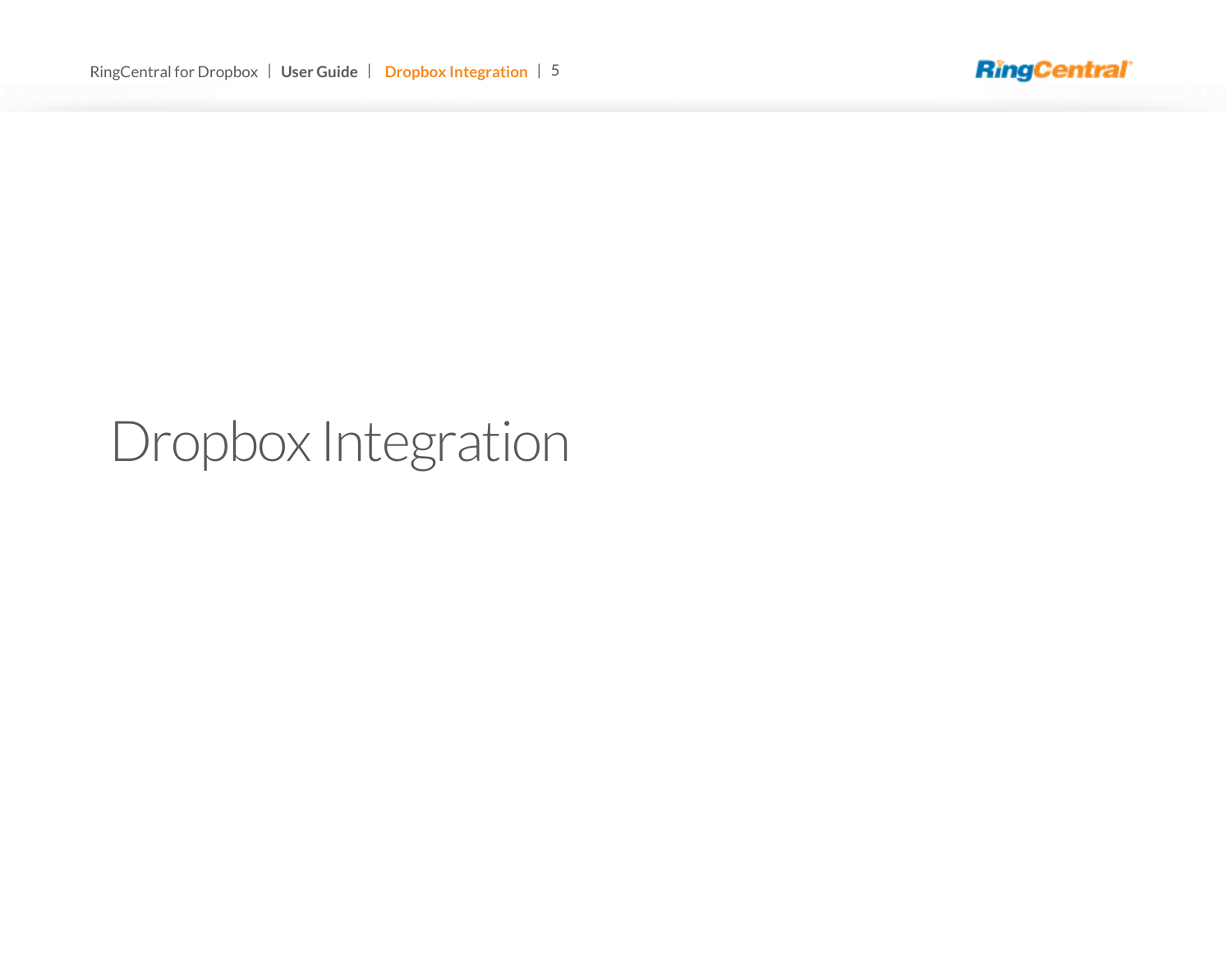### **RingCentral**

## <span id="page-5-0"></span>Installation and Operation

<span id="page-5-1"></span>**1. Setup connection between RingCentral account and Dropbox account.**

The app allows RingCentral admin or extension users to connect their RingCentral account to a Dropbox account. Once the connection is successfully set up, a "RingCentral Application" folder is created under **Apps** in Dropbox. (Figure 1)

Figure 1

With the **DISCONNECT** button, users can break the current connection between their RingCentral and Dropbox accounts. Data backup will cease when disconnection is successfully completed. The RingCentral folders created in Dropbox and the data archived there before disconnection will not be deleted by the disconnection. (Figure 2)



Figure 2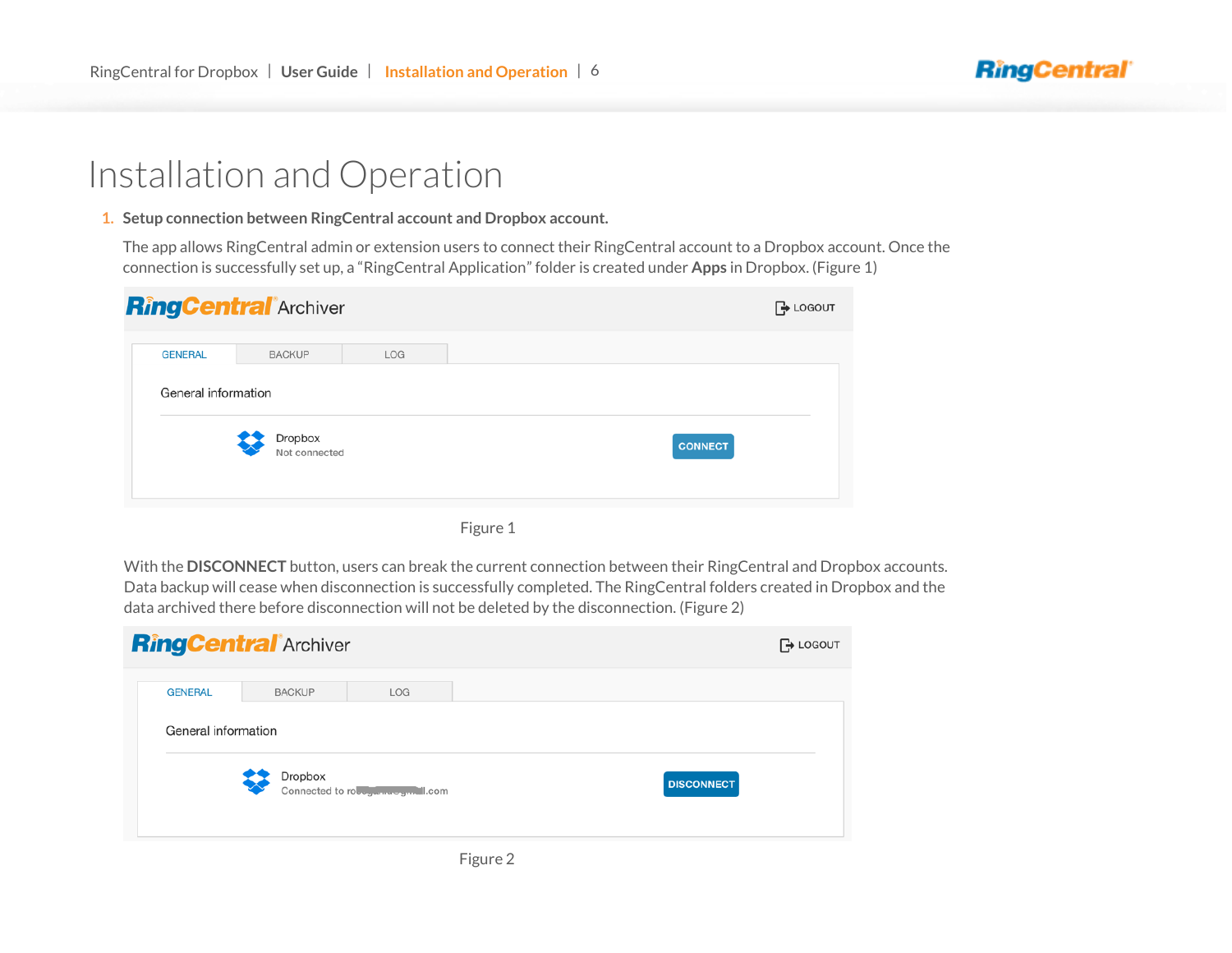#### <span id="page-6-0"></span>**2. Backup RingCentral data to Dropbox.**

With RingCentral account connected to Dropbox account, users can enable or disable backup data from RingCentral to Dropbox by turning on/off the **Enable backup** toggle. By default the toggle is **OFF**.

After the **Enable backup** toggle is turned **ON**, users can select the type(s) of data to backup. Depending on the roles they login with, admin users and extension users would see different page views.

**a. Admin View.** This view is available to admin users only when they switch to **Account Settings** on the **BACKUP** tab. (Figure 3)

**RingCentral** 

|                |                        | <b>RingCentral</b> Archiver |            | $\rightarrow$ LOGOUT |
|----------------|------------------------|-----------------------------|------------|----------------------|
| <b>GENERAL</b> |                        | <b>BACKUP</b>               | <b>LOG</b> |                      |
|                | Data to backup         | Account Settings ▼          |            | Enable backup        |
| $\checkmark$   | <b>Call Recordings</b> |                             |            |                      |
|                |                        |                             |            |                      |

Figure 3

Call recordings are the only data type admins can select to backup. Call recordings are selected for backup by default .

With **Enable backup** turned **ON** in the admin view, RingCentral Archiver will run the job on an hourly basis and archive to Dropbox all of the extensions' call recordings generated within the hour before last Archiver job run.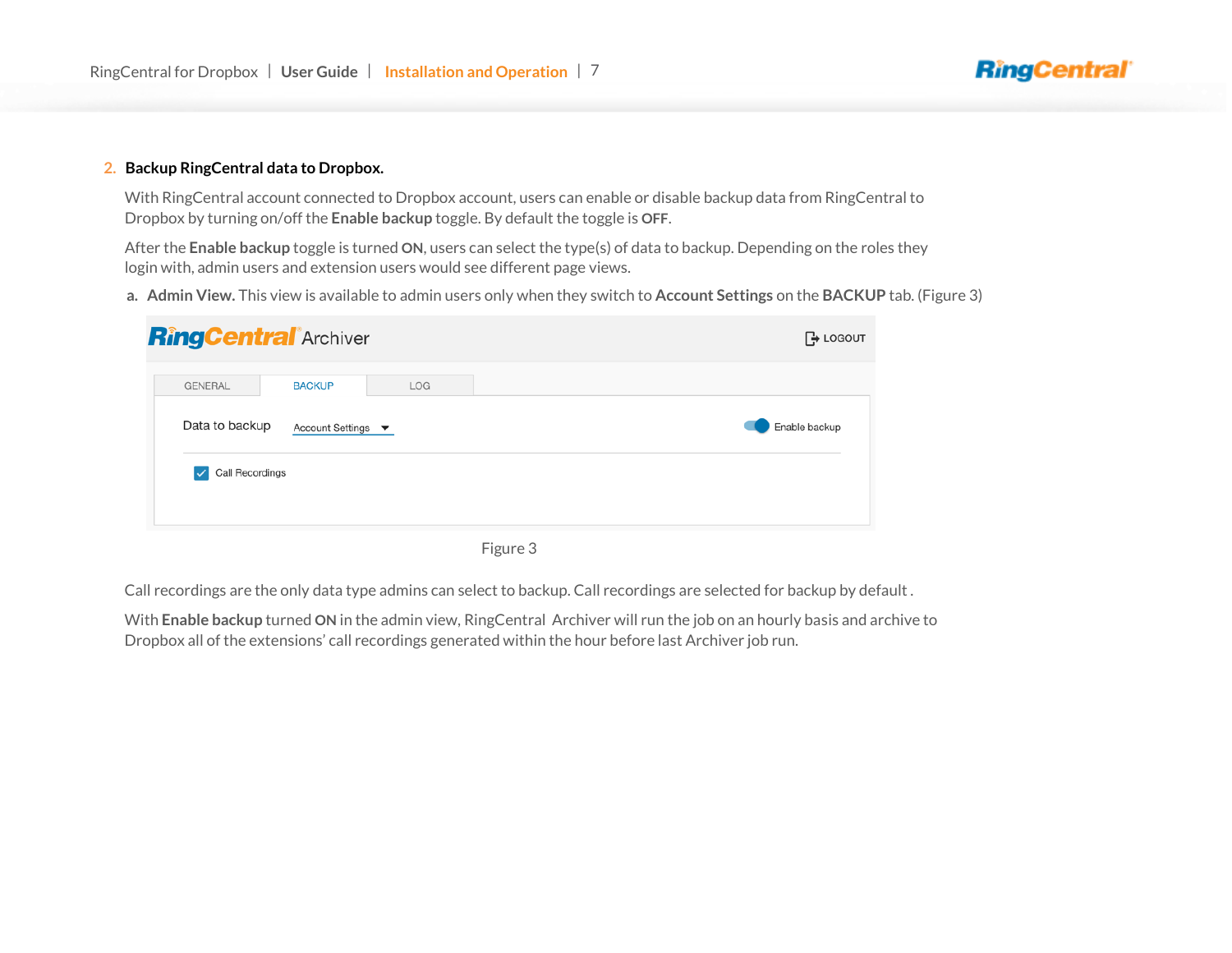**b. Extension View.** Extension users can select for their own extensions whether to backup Call Recordings, Voice Mails, SMS and/or Fax. The settings an extension user makes affects only his or her own extension.. (Figure 4)

**RingCentral** 

|                                        | <b>RingCentral Archiver</b> |     | <b>D</b> LOGOUT |  |  |
|----------------------------------------|-----------------------------|-----|-----------------|--|--|
| <b>GENERAL</b>                         | <b>BACKUP</b>               | LOG |                 |  |  |
| Data to backup                         |                             |     | Enable backup   |  |  |
| <b>Call Recordings</b><br>$\checkmark$ |                             |     |                 |  |  |
| Voice Mails<br>$\checkmark$            |                             |     |                 |  |  |
| SMS<br>$\checkmark$                    |                             |     |                 |  |  |
|                                        |                             |     |                 |  |  |

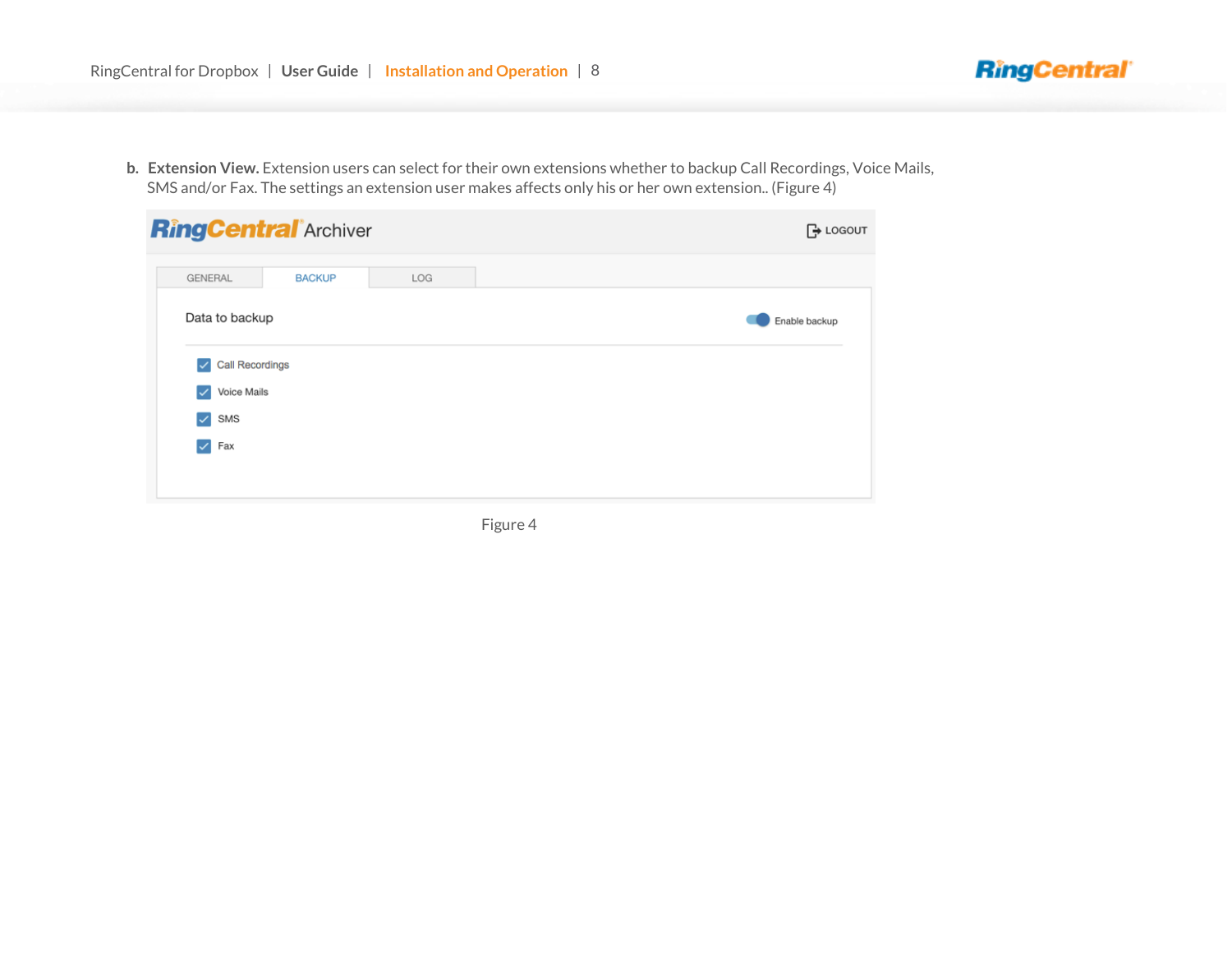#### <span id="page-8-0"></span>**3. Backup job logs.**

With the **Enable backup** toggle turned **ON**, archive tasks run on an hourly basis. Each task is logged at the backend, and users can check this log on the **LOG** page. By default, logs of the past 7 days are displayed.

**RingCentral** 

By specifying a time period as the search criterion, users can narrow the results and find logs they are looking for.

The **SHOW LESS** option allows users to view only the job logs with data archived. Users can switch back to default view by clicking **SHOW MORE**. (Figure 5)

| <b>GENERAL</b>       |           | <b>BACKUP</b>                    | LOG            |                          |                 |                   |               |             |            |
|----------------------|-----------|----------------------------------|----------------|--------------------------|-----------------|-------------------|---------------|-------------|------------|
| Task Log sноw LEss ? |           |                                  |                |                          |                 |                   |               |             |            |
|                      | $\bullet$ | Last 7 days $\blacktriangledown$ |                |                          |                 |                   |               |             |            |
| Show Log for:        | Ω         | From: 6/16/2016                  |                |                          | To: 向 6/16/2016 | GO                |               |             |            |
| From                 |           | To                               | <b>Status</b>  | Job Start                | Job End         | Call<br>Recording | Voice<br>Mail | <b>SMS</b>  | <b>FAX</b> |
| 16/6/2016 13:00:00   |           | 16/6/2016 14:00:00               | success        | $\overline{\phantom{a}}$ | ÷               | 0                 | 0             | 0           | 0          |
| 16/6/2016 12:00:00   |           | 16/6/2016 13:00:00               | success        | $\overline{\phantom{a}}$ |                 | 0                 | 0             | 0           | 0          |
| 16/6/2016 11:00:00   |           | 16/6/2016 12:00:00               | success        | $\blacksquare$           |                 | 0                 | 0             | 0           | 0          |
| 16/6/2016 10:00:00   |           | 16/6/2016 11:00:00               | success        | $\overline{\phantom{a}}$ |                 | 0                 | 0             | 0           | 0          |
| 16/6/2016 09:00:00   |           | 16/6/2016 10:00:00               | success        | $\overline{\phantom{a}}$ |                 | 0                 | 0             | $\mathbf 0$ | 0          |
| 16/6/2016 08:00:00   |           | 16/6/2016 09:00:00               | success        | ٠                        |                 | $\Omega$          | 0             | $\Omega$    | 0          |
| 16/6/2016 07:00:00   |           | 16/6/2016 08:00:00               | <b>SUCCESS</b> | ٠                        |                 | 0                 | 0             | 0           | 0          |
| 16/6/2016 06:00:00   |           | 16/6/2016 07:00:00               | success        | $\overline{\phantom{a}}$ |                 | 0                 | 0             | 0           | 0          |
| 16/6/2016 05:00:00   |           | 16/6/2016 06:00:00               | success        | $\overline{\phantom{a}}$ |                 | 0                 | 0             | 0           | 0          |
| 16/6/2016 04:00:00   |           | 16/6/2016 05:00:00               | success        | $\overline{\phantom{a}}$ | ٠               | 0                 | 0             | 0           | 0          |
|                      |           |                                  |                |                          |                 |                   |               |             |            |